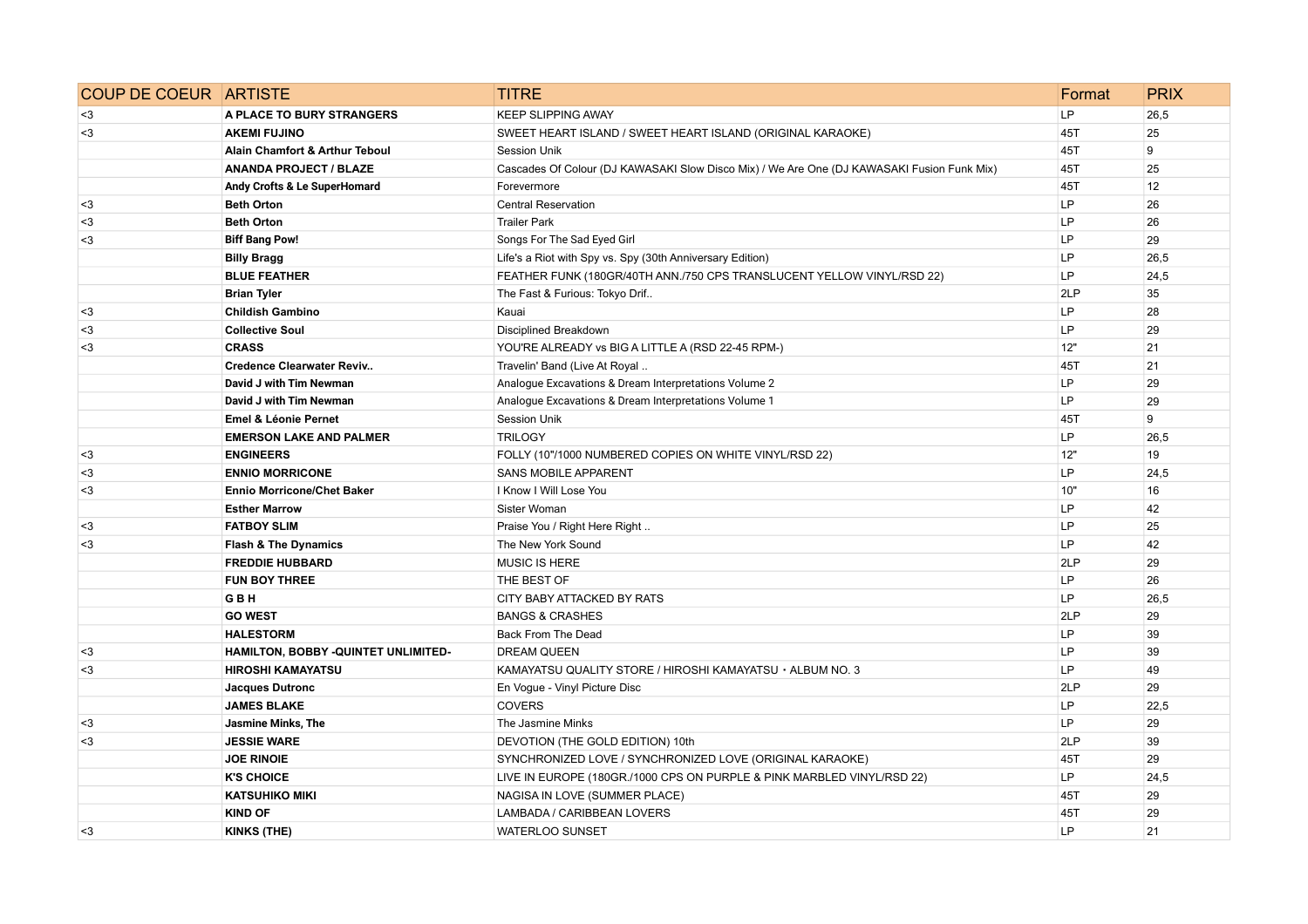| <b>COUP DE COEUR ARTISTE</b> |                                   | <b>TITRE</b>                                                        | Format    | <b>PRIX</b> |
|------------------------------|-----------------------------------|---------------------------------------------------------------------|-----------|-------------|
| $3$                          | <b>KIYOHIKO OZAKI</b>             | YOUNG LADY SOFTLY / OK                                              | 45T       | 29          |
| $3$                          | Klub des Loosers & L'Impératrice  | <b>Session Unik</b>                                                 | 45T       | 9           |
|                              | <b>KYOZO NISHIOKA</b>             | SOUTH AMERICA TRAVEL                                                | LP        | 49          |
|                              | <b>LA LUZ</b>                     | <b>LA LUZ - INSTRUMENTALS</b>                                       | LP        | 24          |
| $3$                          | <b>Laurence Vanay</b>             | Ghost Notes From The Stone Vessel                                   | LP        | 28          |
|                              | <b>MADNESS</b>                    | <b>BAGGY TROUSERS</b>                                               | LP        | 32          |
|                              | Marco Beltrami                    | Mimic - Music From The Dimensi                                      | LP        | 35          |
| $3$                          | <b>MASAKO MIYAZAKI</b>            | <b>GET MY WAVE</b>                                                  | LP        | 55          |
|                              | <b>Miles Davis</b>                | Live in Montreal - July 7, 198                                      | 2LP       | 29          |
|                              | Moons, The                        | Stand With Me                                                       | 45T       | 12          |
|                              | <b>MORCHEEBA</b>                  | BLACKEST BLUE (REMIX RSD 22)                                        | 12"       | 18          |
| $3$                          | <b>Night Beats</b>                | Live At Valentine                                                   | LP        | 26,5        |
|                              | PAUL BUTTERFIELD BLUES BA         | The Original Lost Elektra Sess                                      | 3LP       | 49          |
| $3$                          | Pearl Jam                         | Live On Two Legs - Translucent                                      | 2LP       | 29          |
|                              | <b>Phil Odgers</b>                | <b>Ghosts Of Rock N Roll</b>                                        | LP        | 26          |
| $3$                          | POLL, JACK VAN -TREE-OH-          | HI JACKIN' (180GR./GATEFOLD/50TH ANN./750 CPS ON GOLD VINYL/RSD 22) | LP.       | 25          |
| $3$                          | Prince                            | The Gold Experience - Deluxe -                                      | 2LP       | 33          |
|                              | <b>QUATRO SUZI</b>                | SUZI QUATRO [REMASTERED & EXPA                                      | 2LP       | 29          |
| $3$                          | <b>RAMONES</b>                    | The Sire LPs 1981-1989                                              | 7LP       | 145         |
|                              | <b>RIE TOMOSAKA</b>               | RIE TOMOSAKA BEST +3                                                | 2LP       | 59          |
|                              | <b>RORY GALLAGHER</b>             | SAN DIEGO '74                                                       | 2LP       | 39          |
|                              | <b>SERGENT GARCIA</b>             | UNA Y OTRA VEZ                                                      | LP        | 25          |
|                              | <b>SHORE BREAK</b>                | <b>ENDLESS SHORE</b>                                                | LP        | 49          |
|                              | <b>SIDI WACHO</b>                 | <b>CALLE SOUND SYSTEM</b>                                           | LP        | 25          |
|                              | <b>SLASH</b>                      | 4 (LIVE AT STUDIOS 60)                                              | 2LP       | 32,5        |
| $3$                          | <b>Soul Jazz Records Presents</b> | STUDIO ONE CLASSICS                                                 | 2LP       | 39          |
|                              | <b>Soul Jazz Records Presents</b> | 100% DYNAMITE! Ska, Soul, Rocksteady and Funk in Jamaica            | 2LP       | 39          |
|                              | <b>ST. VINCENT</b>                | THE NOWHERE INN                                                     | LP        | 49          |
|                              | <b>Sun's Signature</b>            | Sun's Signature                                                     | 12"       | 19          |
| $3$                          | <b>SUPER FURRY ANIMALS</b>        | (BRAWD BACH) RINGS AROUND THE                                       | LP        | 26,5        |
| $3$                          | <b>SUPERGRASS</b>                 | <b>MOVING</b>                                                       | LP.       | 21          |
|                              | <b>Sweet Relief</b>               | A Benefit For Victoria Williams                                     | 2LP       | 23,5        |
| $3$                          | <b>Tangerine Dream</b>            | Live At Reims Opera (September 23th, 1975)                          | 2LP       | 34,5        |
|                              | <b>Teenage Waitress</b>           | You Ain't Got It Bad                                                | 45T       | 12          |
|                              | The Who                           | Its Hard (40th Anniversary Edi                                      | 2LP       | 29          |
|                              | <b>V/A</b>                        | PIN-UP GIRLS LOVE TO LOVE (TRANSPARENT BLUE, RSD 22)                | LP        | 16          |
|                              | <b>Various</b>                    | 50 Years of TV's Greatest Hits                                      | 2LP       | 34,5        |
| $3$                          | <b>VARIOUS</b>                    | GUEVARA 71 TOKYO                                                    | LP        | 65          |
|                              | <b>Various Artists</b>            | Big Night - Original Motion Pi                                      | LP        | 29          |
|                              | <b>Various Artists</b>            | Go Ahead PunkMake My Day                                            | <b>LP</b> | 29          |